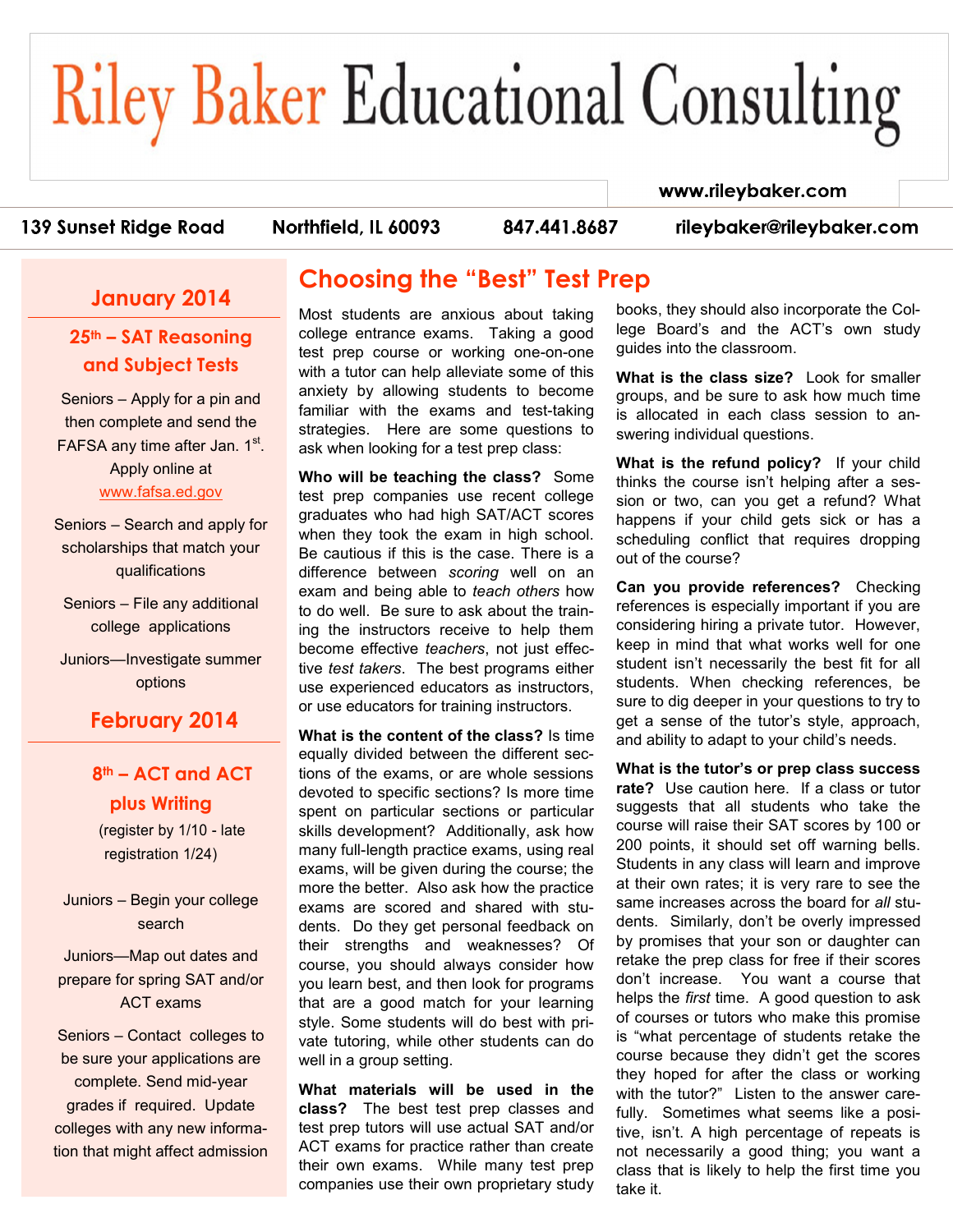### Riley Baker Educational Consulting

### **Careers for Nutrition Majors**

- **Dietitian**
- **Nutritionist**
- Pediatric dietitian
- Renal dietitian
- WIC (women, infants and children) counselor
- Dietetic consultant
- Food service manager
- Wellness Coordinator
- **Teacher**
- Food science researcher



- Pharmaceutical or food sales
- Nutrition Journalist
- Chef
- Consumer Advocate
- Public Health Official
- Food Buyer/ Distributor
- **Writer**
- Weight Loss Specialist
- Diabetes Specialist

# **Majors: Nutrition**

Americans are obsessed by food. We spend vast amounts of time and money in a quest for the "perfect diet." None of us ever seems happy with our current self we constantly seek to lose or gain weight. By choosing to avoid meat or by not eating veal, we use our diets to make political and ethical statements. We look to nutrition to increase both the length and quality of life, and we search for supplements to enhance physical and mental performance. No wonder that a major in nutrition science, food science, or dietetics attracts so many college students.

The food industry is the fourth largest industry in the world. Nutritional science is a great major for people interested in a health-related career, for those who want to work in the fitness industry, for individuals who love to cook and create recipes, and for budding entrepreneurs. Through this major, you'll learn about the scientific basis of good nutrition as well as the behavioral and social issues that affect the way people view food.

Nutritional Science focuses on the physiological and biological aspects of foods and nutrients. Graduates go on to research positions in laboratories, hospitals, and industry, often after completing graduate programs in their chosen specialty. Some nutritional science majors go on to medical or dental school since the major meets pre-medical educational requirements.

Food Science majors study the principles of both science and engineering as they apply to food and nutrients. Graduates find themselves in demand by the government and the global food industry. Job opportunities for food scientists are found in areas such as food safety, quality control, product development, production and ingredient management, technical sales and service, and in research. If you're interested in a food science major, look for one approved by the Institute of Food Technologists.

Dietetics majors generally go on to become registered dietitians. As RDs they work in nutritional counseling and education, public health programs, in wellness centers and hospital settings, in community health organizations, and for governmental agencies. Money Magazine has named the field of dietetics as one of the top 50 jobs in America today.

All dietetics programs must be approved by CADE, the Commission on Accreditation for Dietetics Education. Programs are classified by CADE as either Coordinated Programs (CP) or Didactic Programs (DP). Coordinated programs provide both classroom and at least 900 hours of supervised practical experience. CP graduates are eligible to take the licensing exam to become credentialed as RDs, registered dieticians. Didactic programs offer only accredited classroom experiences. After graduation, participants would have to complete a CADE-accredited Dietetic Internship Program including at least 900 hours of practical experience before being eligible to take the exam to become a registered dietician.

Dietetics programs differ in their emphasis, with some being more science-based than others. Typical programs include hard sciences such as organic chemistry, biochemistry, microbiology and anatomy. These are supplemented by courses in nutrition, food chemistry and food science, public health, medical nutrition, maternal and child nutrition, geriatric nutrition, and diet selection and management.

Nutritional science programs usually include more science classes such as cell biology and physiology, genetics, biometrics, mammalian physiology, physics, and food and nutrient analysis. Food science programs may include some engineering classes.

You can differentiate among accredited programs by looking for those that emphasize the fields most interesting to you. Check out the course catalogues to see courses offered in each major. You'll also want to ask about the success of graduates in obtaining internships and/or jobs.

Prepared especially for our clients and their families. The information included in this newsletter is general and does not constitute educational, financial, accounting, legal, or other professional advice. Although it is intended to be accurate, neither the publisher nor any other party assumes liability for loss or damage due to reliance on the material contained herein. Copyright © 2014 by The College Advisor, Inc. All rights reserved.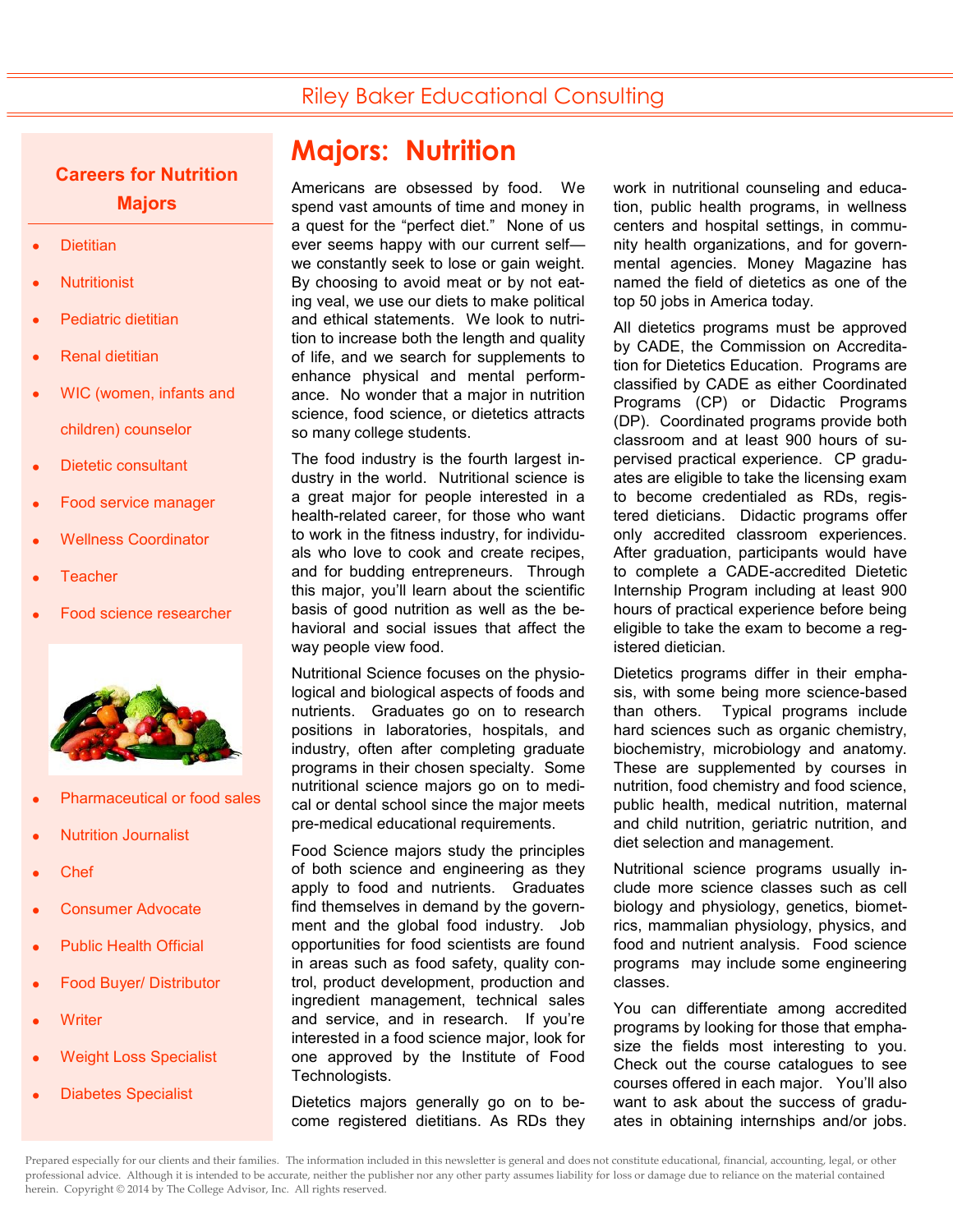## **Financial Matters: Beware Scholarship Scams**



Have you ever been invited to a "free scholarship seminar" or received an official-looking letter from a company that "guarantees to find you financial aid or your money back?" If so, you may have been the target of a scholarship scam. Each year, families trying to find money to pay for college expenses fall victim to such scams; estimates of losses each year are in excess of a hundred million dollars.

#### Scholarship search firms attempt to attract clients by proclaiming that millions of dollars in college aid goes unclaimed each year. The "unclaimed" scholarships, however, are tied up in trusts or through a company's program for children of employees or earmarked for members of a union or organization. This "unclaimed" scholarship money is not available to the general public. Although scholarship search services offer, for a fee, to provide you with lists of sources of financial aid, you can do your own scholarship search on the web for free. Begin your search with sites like **[fastweb.com](http://www.fastweb.com/)** or [collegeboard.com.](https://bigfuture.collegeboard.org/scholarship-search)

Other scholarship services invite prospective clients to a free seminar. After a general talk, they use highpressure tactics to convince families to sign up for their services.

Still other scams claim that you've won a scholarship (that you never applied for) and now need to pay a fee for processing. Beware any scholarship offers that come with a fee attached you should not need to pay money to be awarded a scholarship. Be especially careful if asked for a credit card or bank account number.

Legitimate companies never guarantee or promise scholarships or grants. If you are not sure if an offer of aid is genuine, check with your college advisor. More information about scholarship scams is available at the Federal Trade Commission's website at [www.ftc.gov/scholarshipscams.](http://www.consumer.ftc.gov/articles/0082-scholarship-and-financial-aid-scams)

## **Making Summer Count**

As competition for college admission increases, those lazy days of summer are a distant memory for most high school students.

Some colleges allow high school students to attend summer sessions, where they can study subjects that are not offered in high school, explore possible college majors, and earn transferable college credits. This is serious school, and students need to be motivated to spend two or three hours in class and then study several hours every day.

Spending six weeks at University of Pennsylvania or Boston University is a great way to find out if urban life is as exciting as it sounds. For those who prefer a more scenic environment, Cornell has a strong summer program and a beautiful campus.

While summer college programs are expensive, often costing more than \$1,000 a week (financial aid is limited), for motivated students, they provide a head start on the transition to college. Learning how to do research in a university library, how to live with a roommate, even how to do laundry, can help students feel more independent and self-confident.

There are many enrichment programs that don't offer college credit but do provide an opportunity for students to pursue their interests. Students who want to perfect their Spanish may want to do a homestay in Spain or Latin America. A budding engineer might enjoy a camp where they build robots.

For others, community service is the way to create a meaningful summer experience.

The Student Conservation Association sends crews of six to eight students, with two adult leaders, to national parks, forests and urban green spaces. Crews spend their days repairing hiking trails, building shelters, fighting invasive species and protecting wildlife habitats.

Of course, you don't have to travel across the country to be involved in community service. There are many local organizations that also offer the opportunity to stay involved through the school year.

Some students need or want to earn money over the summer. Having a job can help you learn how to work with people, prioritize tasks and manage time. Earning a paycheck can also provide a wonderful boost to self-esteem.

Summer jobs can also offer opportunities to explore career interests. If a student wants to be a veterinarian, a job at an animal hospital is an excellent way to see what's involved in being a vet. Working as a camp counselor is great for students who may be interested in teaching or psychology.

Some students create their own summer programs. A prospective science major might contact professors at local colleges who are doing interesting research and see if they could use some help in the lab over the summer. This can be a way for a student to check out if microbiology is really where she's headed, and if things go well, ask for a recommendation letter. Internship spots fill early; contact prospective mentors now.

With so many options, students need to keep in mind that there's not one "best" summer activity. If you find something you are excited about doing, you're likely to experience the kind of personal growth that makes for interesting college applications.